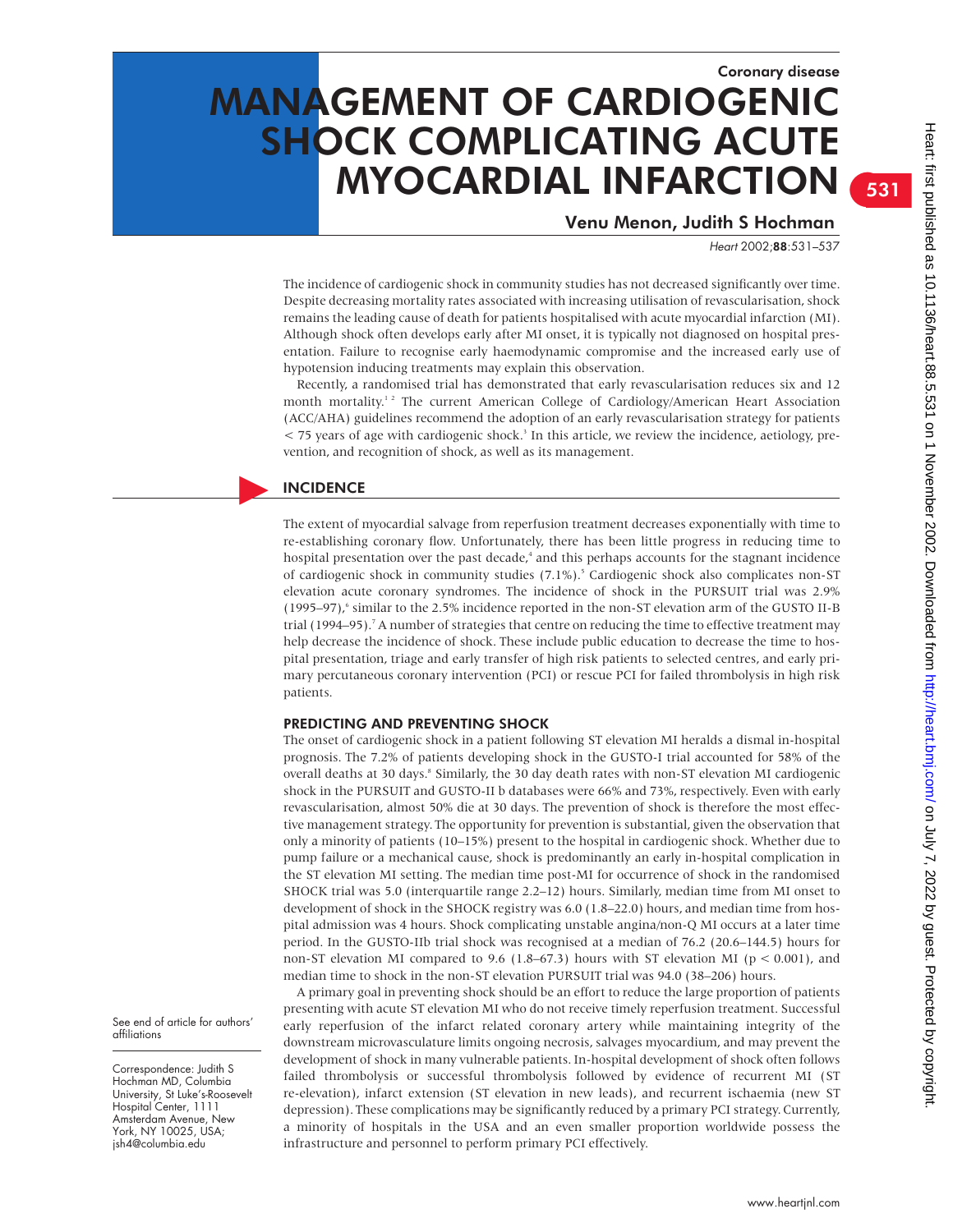<sup>532</sup>\*

DIGAMI: Diabetes mellitus Insulin Glucose infusion in Acute Myocardial Infarction **FTT: Fibrinolytic Therapy Trialists** GUSTO: Global Utilization of Streptokinase and Tissue plasminogen activator for Occluded coronary arteries PURSUIT: Platelet glycoprotein IIb/IIIa in Unstable angina: Receptor Suppression Using Integrilin Therapy **SHOCK:** SHould we emergently revascularize Occluded Coronaries for cardiogenic shocK ? SMASH: Swiss Multicenter trial of Angioplasty for SHock

Recognising patients at highest risk for development of shock may facilitate the early transfer of high risk patients before onset of haemodynamic instability. Early referral of high risk patients for rescue angioplasty in the setting of thrombolytic failure may also prove beneficial.

A number of scoring systems using predictive models for the development of shock have been reported to aid with this decision strategy. In the GUSTO-I study, age, systolic blood pressure, heart rate, and presenting Killip class accounted for > 85% of the predictive information. The same four variables were significant in the GUSTO III population and accounted for > 95% of the predictive information, with a validated concordance index of 0.796.<sup>9</sup> Major predictors of shock in the PURSUIT population included age, systolic blood pressure, ST depression on presenting ECG, heart rate, height, enrolling MI, and rales on physical examination. Although these scoring systems can be useful, the limitations of these databases need to be stressed. Patients enrolled in randomised clinical trials are themselves selected. Furthermore, positive predictive value for a patient with maximum attainable scores in the GUSTO-I and PURSUIT model are only 50% and 35%, respectively.<sup>10</sup>

#### CLINICAL RECOGNITION

Treatment cannot be initiated unless the clinical entity is recognised. Cardiogenic shock is characterised by inadequate tissue perfusion in the setting of adequate intravascular volume. Specifically, shock in the peri-infarction setting is defined as sustained hypotension (systolic blood pressure  $\leq 90$  mm Hg for  $\geq$  30 minutes), accompanied by signs of peripheral hypoperfusion (altered mental status, cool peripheries, oliguria). This clinical entity is unresponsive to fluid resuscitation alone, with a cardiac index  $\langle 2.2 \text{ l/min/m}^2$ . Subjects requiring pharmacologic or mechanical circulatory support to maintain blood pressure are also included in this category. However, there is a wide spectrum of clinical symptoms, signs, and haemodynamic findings and variability in the severity of shock. It should be diagnosed in all patients exhibiting signs of inadequate tissue perfusion irrespective of blood pressure. Some patients, particularly those with anterior MI, develop signs of end organ hypoperfusion in the setting of unsupported blood pressure measurements > 90 mm Hg. The urine output is typically low and the heart rate > 90 beats per minute. This "pre-shock" presentation is associated with a high risk of in-hospital morbidity and mortality  $(43\%)$ .<sup>11</sup> When the physician fails to recognise that the tachycardia is caused by a pronounced reduction in stroke volume and therefore administers β blockers, frank shock may be precipitated.

In the SHOCK trial registry, 64% of patients presented typically with hypotension, evidence of ineffective cardiac output (resting tachycardia, altered mental status, oliguria, cool peripheries), and pulmonary congestion. $12$  A substantial minority (28%) presented with evidence of hypoperfusion in the absence of pulmonary congestion—the "silent lung" syndrome. These latter patients have an equal distribution of anterior (50%) and non-anterior index infarctions (50%) with pulmonary capillary wedge pressure in the range of 21.5±6.7 mm Hg. Inexperienced clinicians may inappropriately treat such patients with large fluid boluses akin to the management of hypotension with right ventricular infarction.13 14 Unadjusted in-hospital mortality for this group in the SHOCK registry exceeded that for the classical presentation (70%  $v$  60%,  $p = 0.036$ ), a difference that was non-significant after adjustment. These data highlight the clinical importance of the subjective signs of hypoperfusion obtained on physical examination in this population. In the GUSTO-I mortality model, altered sensorium (odds of dying 1.68, 95% confidence intervals (CI) 1.19 to 2.39), cold clammy skin (odds of dying 1.68, 95% CI 1.15 to 2.46), and oliguria (odds of dying 2.25, 95% CI 1.61 to 3.15) were associated with an increased 30 day mortality independent of haemodynamic variables.<sup>15</sup>

#### **AETIOLOGY**

There are several possible causes of cardiogenic shock in the setting of MI–left ventricular dysfunction, right ventricular dysfunction, and mechanical complications (fig 1). Recognition of shock should immediately lead to a quest for its cause. A combination of the history, physical findings, ECG, and a screening echocardiogram (table 1) will enable the clinician to arrive quickly at an accurate diagnosis. A right heart catheterisation is often not necessary for diagnosis and need only be performed when there is continued doubt or to guide management when shock does not rapidly resolve. Predominant left ventricular pump failure in the setting of a large MI is the most common aetiology. Ventricular septal rupture, severe mitral regurgitation, cardiac rupture, and tamponade should be excluded and haemorrhagic shock considered, especially in the elderly. Although the typical findings of significant right ventricular infarction are hypotension, clear lung fields, and jugular venous distension, severe right ventricular dysfunction (with or without excess fluid administration) may result in left ventricular compromise caused by right ventricular distension and septal shift, resulting in clinical evidence of pulmonary congestion. Systolic anterior motion of the anterior mitral leaflet causing left ventricular outflow tract obstruction in the MI setting has also been reported. Other masqueraders in this situation include aortic dissection and massive pulmonary embolism, which should be considered in the appropriate clinical context. The latter includes discordance between extent of ECG and haemodynamic abnormalities—that is, mild to moderate ECG abnormalities in the setting of severe haemodynamic derangement.

## MANAGEMENT OF CARDIOGENIC SHOCK CAUSED BY PREDOMINANT LEFT VENTRICULAR FAILURE

Reports of dramatic declines in mortality with early revascularisation for cardiogenic shock began to emerge in the late 1980s.16–18 Dedicated investigators in selected centres reported these single centre observations which were, however, prone to selection and publication bias. Randomised clinical trials testing the superiority and generalisability of an early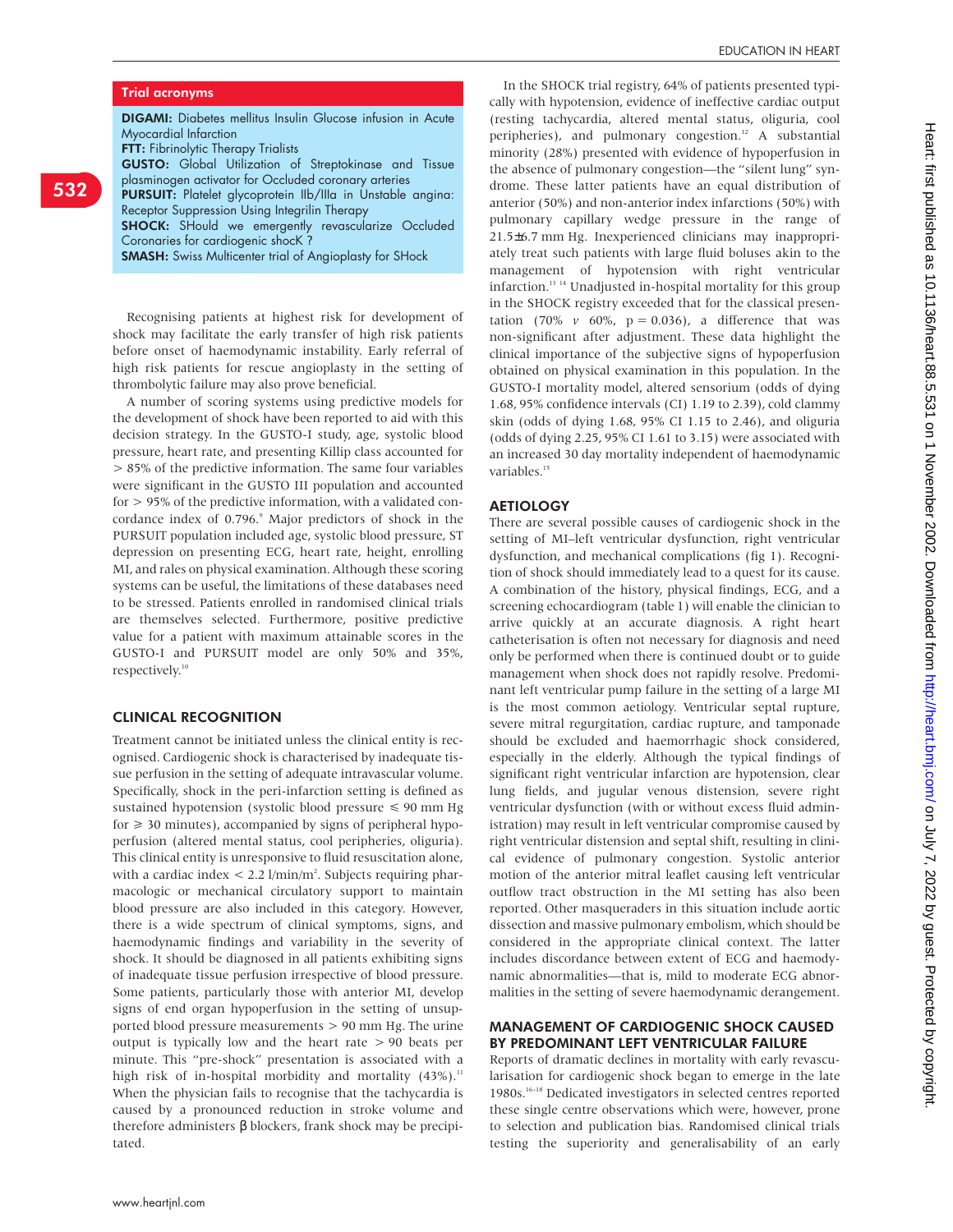

**Figure 1** Aetiology of suspected cardiogenic shock in the combined SHOCK trial registry and trial (total n = 1422, only first 232 trial patients are included). "Other" includes shock caused by prior severe valvar disease, dilated cardiomyopathy, excess β blockade/calcium channel blockade, haemorrhage, and procedural complications. Aortic dissection, pulmonary embolism, and dynamic subaortic outflow obstruction should also be considered. LVF, left ventricular function; MR, mitral regurgitation; RVF, right ventricular failure; VSR, ventricular septal rupture.

Table 1 Usefulness of echocardiography in cardiogenic shock

- $\blacktriangleright$  Evaluate left ventricular function and myocardium at risk
- $\blacktriangleright$  Evaluate remote myocardial segments
- Screen for ventricular septal rupture
- Screen for severe mitral regurgitation and proceed to
- transoesophageal echocardiography as needed
- $\blacktriangleright$  Look for tamponade/rupture  $\triangleright$  Assess right ventricular function
- $\blacktriangleright$  Look for aortic dissection
- 

revascularisation strategy were clearly warranted and the National Heart, Lung, and Blood Institute funded the SHOCK trial in the USA, while the SMASH trial in Switzerland evaluated the same issue.<sup>19 20</sup> While SMASH failed to recruit an adequate number of patients, SHOCK reported an increase in 30 day survival from 46.7% to 56.0% by the adoption of an early revascularisation strategy, but this absolute 9% difference did not reach significance ( $p = 0.11$ ). On follow up, the survival difference in favour of the early revascularisation strategy became larger and significant at six months (36.9% *v* 49.7%, p = 0.027) and one year (33.6% *v* 46.7%) for an absolute reduction of 13.2% (95% CI 2.2% to 24.1%, p < 0.03). The Kaplan-Meier survival curves for the early revascularisation and initial medical stabilisation arms are illustrated in fig 2. There were 10 prespecified subgroup variables examined, including sex, age, prior MI, hypertension, diabetes, anterior MI, early or late shock, and transfer or direct admission status. A benefit of early revascularisation was demonstrated for all subgroups except for the elderly. Age  $\geq$  75 versus < 75 years interacted significantly with treatment effect at 30 days, six months, and one year. The benefit of early revascularisation was large for those < 75 years at 30 days (41.4% *v* 56.8%, 95% CI −27.8% to −3.0%), and six months (44.9% *v* 65.0%, 95% CI



Figure 2 Kaplan-Meier curve showing 12 month survival in the early revascularisation and initial medical stabilisation arms of the SHOCK trial. Reproduced from Hochman et al, <sup>2</sup> with permission of the American Medical Association.

−31.6% to −7.1%) and was not apparent for the elderly (see below). An increased utilisation of revascularisation was also associated with improved outcome in the GUSTO-I thrombolytic trial and favourable outcomes in recent registries.<sup>21</sup> <sup>22</sup> An algorithm for the management of cardiogenic shock is outlined in fig 3.

#### Step 1: immediate resuscitation measures

The goal is to prevent devastating end organ injury while the patient is being transported for definitive treatment. Maintenance of adequate mean arterial pressure to prevent adverse neurologic and renal sequelae is vital. Dopamine or noradrenaline (norepinephrine), depending on the degree of hypotension, should be initiated promptly to raise mean arterial pressure and be maintained at the minimum dose required. Dobutamine may be combined with dopamine at moderate doses or used alone for a low output state without frank hypotension. Intra-aortic balloon counterpulsation should be initiated before transportation when facilities are available. Arterial blood gas and oxygen saturation should be monitored with early institution of continuous positive airway pressure or mechanical ventilation as needed. The ECG should be monitored continuously, and defibrillating equipment, intravenous amiodarone, and lidocaine should be readily available. (Thirty three per cent of patients in the early revascularisation arm of the SHOCK trial had cardiopulmonary resuscitation, sustained ventricular tachycardia or ventricular fibrillation before randomisation.) Transcutaneous pacing electrodes as well as provisions for temporary transvenous pacing should be placed at the patient's bedside. Aspirin and full dose heparin should be administered. For ST elevation MI requiring transfer for angiography, we recommend intra-aortic balloon pump (IABP) placement at the local hospital when possible. A fibrinolytic agent should be initiated in patients with ST elevation MI if the anticipated delay to angiography is more than two hours. Thirty five day mortality for patients with systolic blood pressure < 100 mm Hg receiving thrombolysis in the FTT meta-analysis was 28.9% compared to 35.1% with placebo. This translates into 62 lives saved (95% CI 26 to 98,  $p < 0.001$ ) per 1000 patients treated.<sup>23</sup> Augmentation of blood pressure with an IABP in this situation may facilitate thrombolysis by increasing coronary perfusion pressure. Similarly, raising blood pressure (to 130 mm Hg systole) by using vasopressor support has also shown synergism in experimental models, but this increase is difficult to achieve in patients in shock. For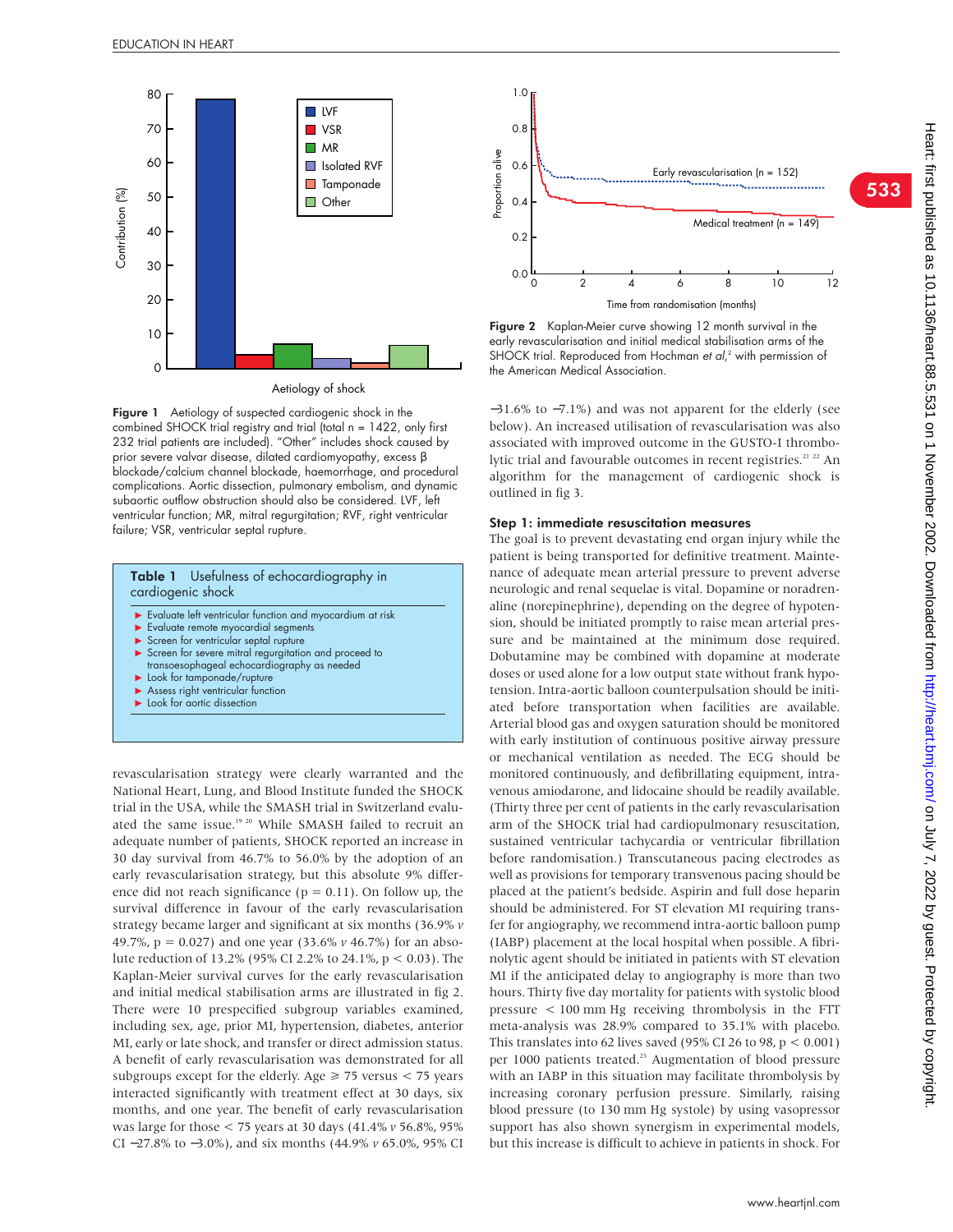

Figure 3 Algorithm on management of cardiogenic shock following ST elevation myocardial infarction. AS, atrial stenosis; CABG, coronary artery bypass graft; CAD, coronary artery disease; IABP, intra-aortic balloon pump; LAD, left anterior descending; LBBB, left bundle branch block; LV, left ventricle; MR mitral regurgitation; MS, mitral stenosis; PTCA, percutaneous transluminol coronary angioplasty; RV, right ventricle; VSR, ventricular septal rupture. Reproduced from Topol EJ (ed) Textbook of cardiovascular medicine, 2nd ed, with permission.

non-ST elevation MI cardiogenic shock awaiting catheterisation, a glycoprotein IIb/IIIa inhibitor should be initiated.

#### Step 2: early definition of coronary anatomy

This is the pivotal step in the management of cardiogenic shock resulting from predominant ischaemic pump failure. Patients in a community hospital setting should be emergently transferred/airlifted to an experienced designated regional tertiary care facility. The referring and accepting physician as well as the critical care transport team should be in constant communication to avoid delays in cardiac catheterisation. Prophylactic IABP placement is recommended before transfer and otherwise before angiography; radiocontrast use should be minimised. Early reversal of hypotension with IABP support serves as an excellent prognostic marker for survival, but those who do or do not respond well to IABP both derive benefit from early revascularisation. If a high quality echocardiogram has already been performed, a ventriculogram need not be repeated. Shock is characterised by a high incidence of triple vessel disease, left main disease, and impaired left ventricular function.<sup>24</sup> The mean (SD) left ventricular ejection fraction for patients in the SHOCK trial and registry was 29 (11)% and 34 (14)%, respectively. The extent of ventricular dysfunction and haemodynamic instability should be correlated with coronary anatomy. An isolated circumflex lesion or

a right coronary lesion should rarely manifest as shock in the absence of right ventricular infarction, left ventricular underfilling, bradyarrhythmia or prior MI or cardiomyopathy. In situations like this it is important for the clinician to immediately consider and exclude mechanical and other aetiologies of cardiogenic shock.

## Step 3: perform early revascularisation

Definition of anatomy should be followed rapidly by selection of the modality of revascularisation. PCI will most often be the treatment of choice. Glycoprotein IIb/IIIa antagonists and stenting of the infarct related artery are indicated, although trial data are lacking. Recent reports suggest an additive benefit of stenting and glycoprotein IIb/IIIa antagonists in cardiogenic shock similar to the remainder of the clinical spectrum of PCI.<sup>25</sup> However, if there is sluggish flow despite absence of post-coronary angioplasty stenosis, we recommend waiting until flow normalises before stenting. Stenting may exacerbate distal embolisation. Glycoprotein IIb/IIIa antagonists may improve reflow. Intracoronary adenosine or nitroprusside may be tried. There is no randomised clinical evidence to support multivessel angioplasty in this setting, and the decision to perform angioplasty in the non-infarct related artery should be individualised. In selected cases, with remote ischaemia,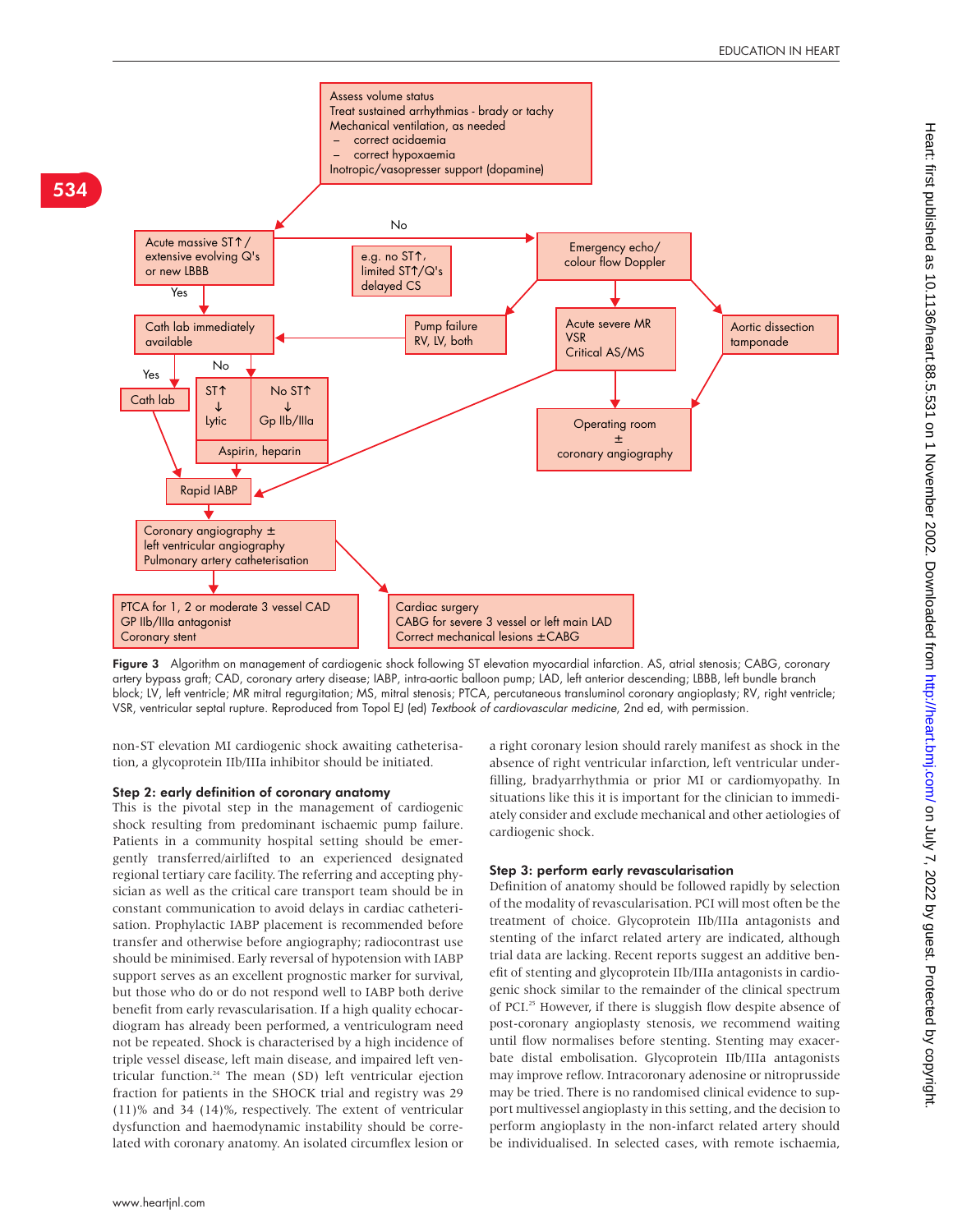

Figure 4 In-hospital mortality with percutaneous coronary intervention (PCI) and coronary artery bypass graft surgery (CABG) in the early revascularisation arm of the randomised SHOCK trial compared to the non-randomised larger SHOCK registry.

non-infarct related artery critical stenosis, and lack of haemodynamic improvement after infarct related artery PCI (with IABP support), revascularisation of the non-infarct territory may play a role. In patients with moderate three vessel disease, emergent PCI of the infarct related artery with consideration for later coronary artery bypass graft surgery (CABG) is preferred based on the concern that distal embolisation in non-infarct related artery segments is not tolerated in shock.

There are no trials randomising patients to PCI versus CABG in the setting of cardiogenic shock. The safety and feasibility of CABG in this situation is well documented. Severe triple vessel and left main coronary artery disease with severely impaired left ventricular function predominate in the shock setting. Emergent CABG allows the opportunity to achieve complete revascularisation and rectify severe mitral regurgitation while cardiopulmonary bypass maintains systemic perfusion. The SHOCK trial protocol recommended emergency CABG for patients with left main or severe three vessel disease. The in-hospital mortality rates with CABG in the SHOCK trial and registry were the same as the outcomes with PCI despite more severe coronary artery disease and twice the rate of diabetes in patients who underwent CABG (fig 4). We believe that CABG is underused in the shock setting. When dictated by anatomy, we recommend emergent CABG with pre-induction IABP support. The potential for benefit with metabolic support in this situation is large but remains formally untested in the shock setting.

#### Intra-aortic balloon counterpulsation support

Consistent with the current ACC/AHA guidelines, we recommend early consideration of IABP placement for patients with cardiogenic shock who are candidates for an aggressive strategy. Although randomised controlled trial data are lacking, benefit is seen across a number of observational databases.<sup>26-29</sup> It provides excellent temporary haemodynamic support in many patients.<sup>30</sup> It must also be noted that in the randomised SHOCK trial use of IABP was strongly recommended in both the early revascularisation and conservative arm. IABP utilisation was 87% in this trial and may have contributed to the improved outcomes observed in both groups compared to historical controls. The observed rates of IABP utilisation in US sites increased from 35% in GUSTO-I to 47% in GUSTO-III  $(p = 0.001)$ .<sup>31</sup> In contrast, utilisation at non-US sites in both trials were low (7% and 10%, respectively). We believe that IABP is currently underutilised in the setting of shock and strongly recommend that community hospitals attempt to develop an IABP programme so that treatment may be initiated before transfer whenever possible.

## ISSUES IN SHOCK MANAGEMENT How should the elderly be treated?

Although there was no apparent benefit from an early revascularisation strategy in patients aged  $\geq 75$  years in the SHOCK trial, the total number of patients in this subgroup was small ( $n = 56$ ). The 17% of 277 patients aged  $> 75$  years in the concomitant SHOCK registry who were selected for early revascularisation appeared to derive benefit that was similar to their younger counterparts, even after covariate adjustment.<sup>32</sup> We do not feel there is adequate evidence to categorically deny early revascularisation to the elderly.We use an individualised approach to the elderly. A select group based on prior functional status, "physiologic" age, comorbidity, proximity of MI, duration of shock, and coronary anatomy may be offered an early revascularisation strategy. In the absence of contraindications, the remainder are treated with thrombolysis with or without IABP, or comfort care alone for those unlikely to benefit (see below). The very elderly often request comfort care alone.

## Is there a therapeutic window for emergency revascularisation?

Early revascularisation should be considered as soon as possible following diagnosis of cardiogenic shock. The median time from randomisation to revascularisation was 1.4 (0.6–2.8) hours and the median time from MI to randomisation was 11 hours in the randomised SHOCK trial. However, it should be noted that patients were eligible for the trial if shock was diagnosed within 36 hours of index MI and randomisation performed within 12 hours of shock onset. There was no significant interaction between time from MI to randomisation and treatment effect. Ongoing ischaemia and stuttering necrosis are typical in the vicious cycle of ischaemia– hypoperfusion that characterise shock. Unlike primary reperfusion treatment, the window of opportunity in this setting is large. We recommend an early revascularisation strategy for shock patients up to 48 hours post-index MI and up to 18 hours post-shock. Patients who are not revascularised within 18 hours of shock onset but survive the early phase with resolution of shock should undergo coronary angiography. Revascularisation should be performed based on standard post-MI criteria—that is, triple vessel or left main disease or spontaneous or inducible ischaemia.

## What is the quality of life?

Although the SHOCK trial showed that 13 lives were saved at one year per 100 patients treated with an early revascularisation strategy, it was important to document that survivors had an acceptable quality of life. It is reassuring that 83% of one year survivors ( $n = 90$ ) were in New York Heart Association heart failure functional class I or II at 12 months.

#### Is care ever futile?

It is difficult to assess futility in the acute critical setting that characterises cardiogenic shock. It is vital to establish communication with the family as soon as the clinical entity is recognised. The patient or surrogate should play a role in the decision making process. Patients who require prolonged cardiopulmonary resuscitation and sustain presumed anoxic brain damage and those with other life shortening illnesses are not candidates for aggressive care. Although cardiac index, blood pressure, signs of hypoperfusion, and ejection fraction are independently associated with outcome, the beneficial effect of early revascularisation was noted across the spectrum of subgroups, except the very elderly. Further research is \*<sup>535</sup>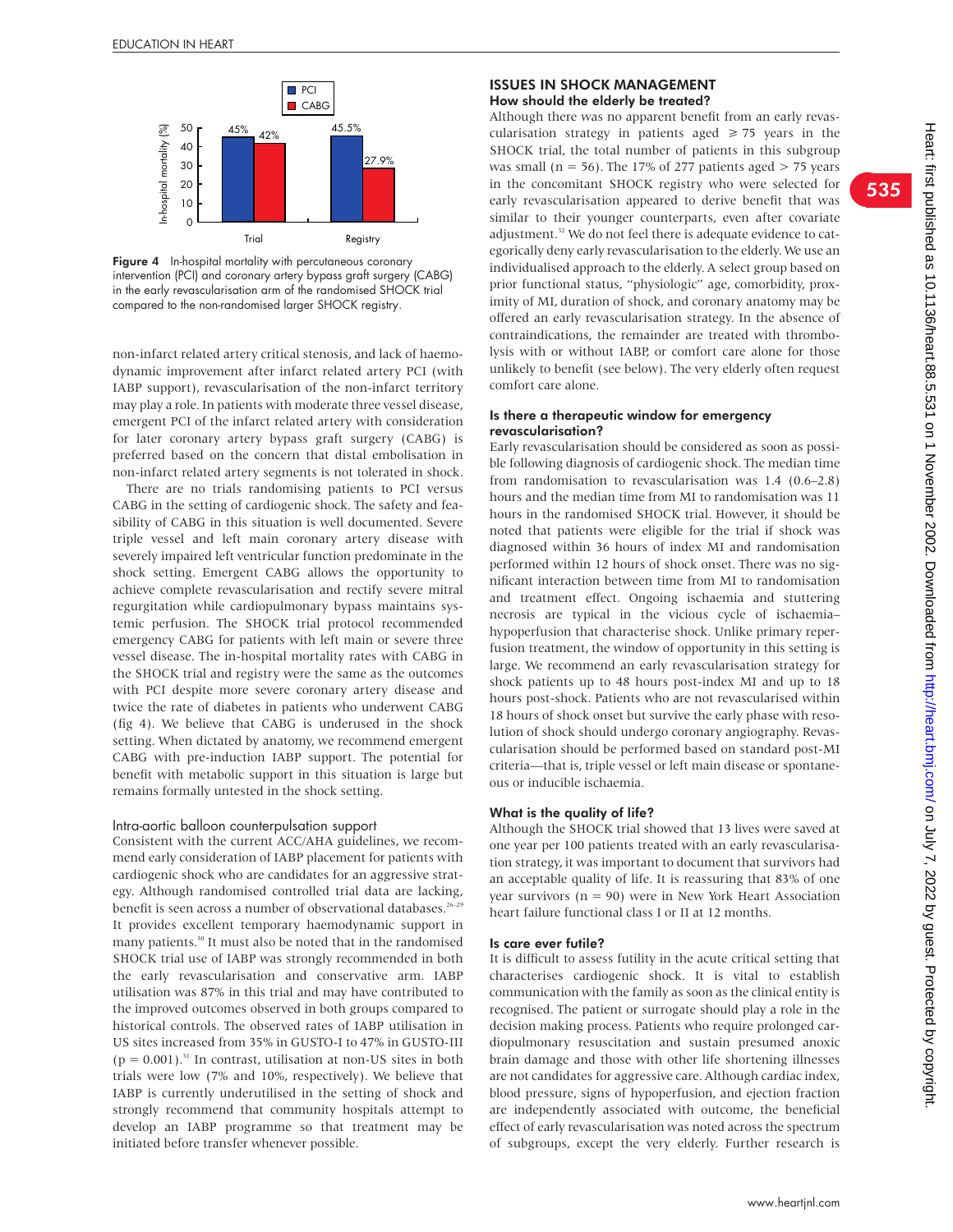required to develop a risk score to identify other patients with very poor outcomes despite early revascularisation. This may enable effective resource utilisation in the future and prevent heroic manoeuvres for patients unlikely to benefit.

<sup>536</sup>\*

#### MANAGEMENT OF MECHANICAL COMPLICATIONS

The utilisation of early reperfusion strategies has decreased the incidence of mechanical complications post ST-elevation MI.33 34 Overall incidence of ventricular septal rupture in the GUSTO-I trial was 0.2% (84/41021) with a 30 day mortality of 73.8%.<sup>35</sup> Although IABP may help achieve temporary haemodynamic stability, prognosis following onset of haemodynamic collapse is grim.36 The overall in-hospital mortality for ventricular septal rupture complicated by cardiogenic shock in the SHOCK registry was 87% (47/55) with an 81% (25/31) surgical mortality. A significant number of patients will have ventricular septal rupture without early evidence of circulatory collapse. Onset of circulatory collapse in this situation is unpredictable, and a superior surgical outcome is realised when emergent surgery is performed before the onset of cardiogenic shock. In keeping with the ACC/AHA guidelines, we recommend urgent surgery for our patients with newly diagnosed ventricular septal rupture. Similarly, all patients with mechanical mitral regurgitation and subacute rupture should be emergently considered for surgical intervention.

#### FUTURE DIRECTIONS

The role of L-NMMA, a selective nitric oxide inhibitor, is promising in this setting.<sup>37</sup> The utility of GIK (glucose, insulin, and potassium) metabolic support for cardiogenic shock patients is an intriguing but unanswered question. However, we recommend intensive insulin treatment to normalise blood glucose in those with elevated values. The DIGAMI study suggested that this strategy was beneficial for acute MI patients. In a study of intensive care unit patients, those with hyperglycaemia who were randomised to intensive insulin had reduced mortality rates.<sup>38</sup>

The role of selection of patients for wearable left ventricular assist devices and their clinical utility in the setting of shock following MI needs to be explored. Patients who are candidates for cardiac transplantation should receive bridging left ventricular assist devices.

#### **CONCLUSION**

Early recognition and transfer of high risk patients and adoption of a primary PCI strategy may decrease the incidence of cardiogenic shock. Establishing the aetiology of shock and early definition of coronary anatomy in the setting of pump failure are crucial. We recommend urgent revascularisation supported by IABP for patients aged < 75 years in cardiogenic shock caused by pump failure. A selective approach is advocated for the elderly. Regional care centres that are experienced in the management of shock should be designated and protocols developed for rapid transport of critically ill patients. Further research is needed in the areas of pharmacologic and mechanical haemodynamic support, refinement of revascularisation strategies, and outcome modelling.

.....................

#### Authors' affiliations

#### REFERENCES

- 1 Hochman JS, Sleeper LA, Webb JG, et al. Early revascularization in acute myocardial infarction complicated by cardiogenic shock. N Engl J Med 1999;341:625-34.
- $\blacktriangleright$  Randomised controlled trial comparing an early revascularisation strategy to an initial medical stabilisation strategy in the setting of cardiogenic shock.
- 2 Hochman JS, Sleeper LA, White HD, et al. One-year survival following early revascularization for cardiogenic shock. JAMA 2001;285:190–2. One year follow up of the SHOCK trial.
- 3 Ryan TJ, Anderson JL, Antman EM, et al. 1999 update: ACC/AHA guidelines for the management of patients with acute myocardial infarction. A report of the American College of Cardiology/American Heart Association task force on practice guidelines. (Committee on management of acute myocardial infarction). Circulation 1999;100:1016–30.
- 4 Rogers WJ, Canto JG, Lambrew CT, et al. Temporal trends in the treatment of 1.5 million patients with myocardial infarction in the US from 1990 through 1999. J Am Coll Cardiol 2000;36:2056-63.
- 5 Goldberg RJ, Samad NA, Yarzebski J, et al. Temporal trends in cardiogenic shock complicating acute myocardial infarction. N Engl J Med 1999;340:1162–68.
- $\blacktriangleright$  Large community study showing a decline in mortality but no change in incidence of shock over time.
- 6 Hasdai D, Harrington RA, Hochman JS, et al. Platelet glycoprotein IIb/IIIa blockade and outcome of cardiogenic shock complicating acute coronary syndromes without persistent ST- segment elevation. J Am Coll Cardiol 2000;36:685–92.
- 7 Holmes DR Jr, Berger PB, Hochman JS, et al. Cardiogenic shock in patients with acute ischemic syndromes with and without ST-segment elevation. Circulation 1999;100:2067–73.
- 8 Holmes DR Jr, Bates ER, Kleiman NS, et al. Contemporary reperfusion therapy for cardiogenic shock: the GUSTO-I trial experience. J Am Coll Cardiol 1995;26:668–74.
- 9 Hasdai D, Califf RM, Thompson TD, et al. Predictors of cardiogenic shock after thrombolytic therapy for acute myocardial infarction. J Am Coll Cardiol 2000;35:136–43.
- 10 Hasdai D, Topol EJ, Califf RM, et al. Cardiogenic shock complicating acute coronary syndromes. Lancet 2000;356:749–56.
- Recent review with emphasis on predictive modelling 11 Menon V, Slater JN, White HD, et al. Acute myocardial infarction
- complicated by systemic hypoperfusion without hypotension: report from the SHOCK trial registry. Am J Med 2000;108:374-80. Clinical description and outcome of "pre-shock".
- 12 Menon V, White H, Lejemtel T, et al. The clinical profile of patients with
- suspected cardiogenic shock due to predominant left ventricular failure. A report from the SHOCK trial registry. J Am Coll Cardiol 2000;36:1071–6.<br>13 Swan HJ, Forrester JS, Diamond G, et al. Hemodynamic spectrum of
- myocardial infarction and cardiogenic shock; a conceptual model. Circulation 1972;45:1097–110.
- 14 Forrester JS, Diamond GA, Swan HJC. Correlative classification of clinical and hemodynamic function after acute myocardial infarction. Am J Cardiol 1977;39:137–45.
- 15 Hasdai D, Holmes DR Jr, Califf RM, et al. Cardiogenic shock complicating acute myocardial infarction: predictors of death. Am Heart J 1999;138:21–31.
- 16 Lee L, Bates ER, Pitt B, et al. Percutaneous transluminal coronary angioplasty improves survival in acute myocardial infarction complicated by cardiogenic shock. Circulation 1988;78:1345-51.
- 17 Verna E, Repetto S, Boscarini M, et al. Emergency coronary angioplasty in patients with severe left ventricular dysfunction or cardiogenic shock<br>after acute myocardial infarction. *Eur Heart* J 1989;**10**:958–66.
- 18 Moosvi AR, Khaja F, Villanueva L, et al. Early revascularization improves survival in cardiogenic shock complicating myocardial infarction. J Am Coll Cardiol 1992;19:907-14.
- 19 Hochman JS, Sleeper LA, Godfrey E, et al. Should we emergently revascularize occluded coronaries for cardiogenic shock: an international randomized trial of emergency PTCA/CABG-trial design. Am Heart J 1999;137:313–21.
- 20 Urban P, Stauffer JC, Bleed D, et al. A randomized evaluation of early revascularization to treat shock complicating acute myocardial infarction: the (Swiss) multicenter trial of angioplasty for shock-(S)MASH. Eur Heart J 1999∙20∶1030–8.
- 21 Berger PB, Holmes DR Jr, Stebbins L, et al. Impact of an aggressive invasive catheterization and revascularization strategy on mortality in patients with cardiogenic shock in the global utilization of streptokinase and tissue plasminogen activator for occluded coronary arteries (GUSTO-I) trial: an observational study. Circulation 1997;96:122–7.
- 22 Carnendran L, Abboud R, Sleeper LA, et al. Trends in cardiogenic shock: report from the SHOCK study. Eur Heart J 2001;22:472–8.
- 23 Fibrinolytic Therapy Trialists (FTT) Collaborative Group. Indications for fibrinolytic therapy in suspected acute myocardial infarction: collaborative overview of early mortality and major morbidity results from all randomized trials of more than 1000 patients. Lancet 1994;343:311–22.
- 24 Wong SC, Sanborn T, Sleeper LA, et al. Angiographic findings and clinical correlates in patients with cardiogenic shock complicating acute myocardial infarction: a report from the SHOCK trial registry. J Am Coll Cardiol 2000;36:1077–83.

V Menon, Division of Cardiology, University of North Carolina, Chapel Hill, North Carolina, USA

J S Hochman, Division of Cardiology, St Luke's-Roosevelt Hospital Center, Columbia College of Physicians & Surgeons, New York, USA